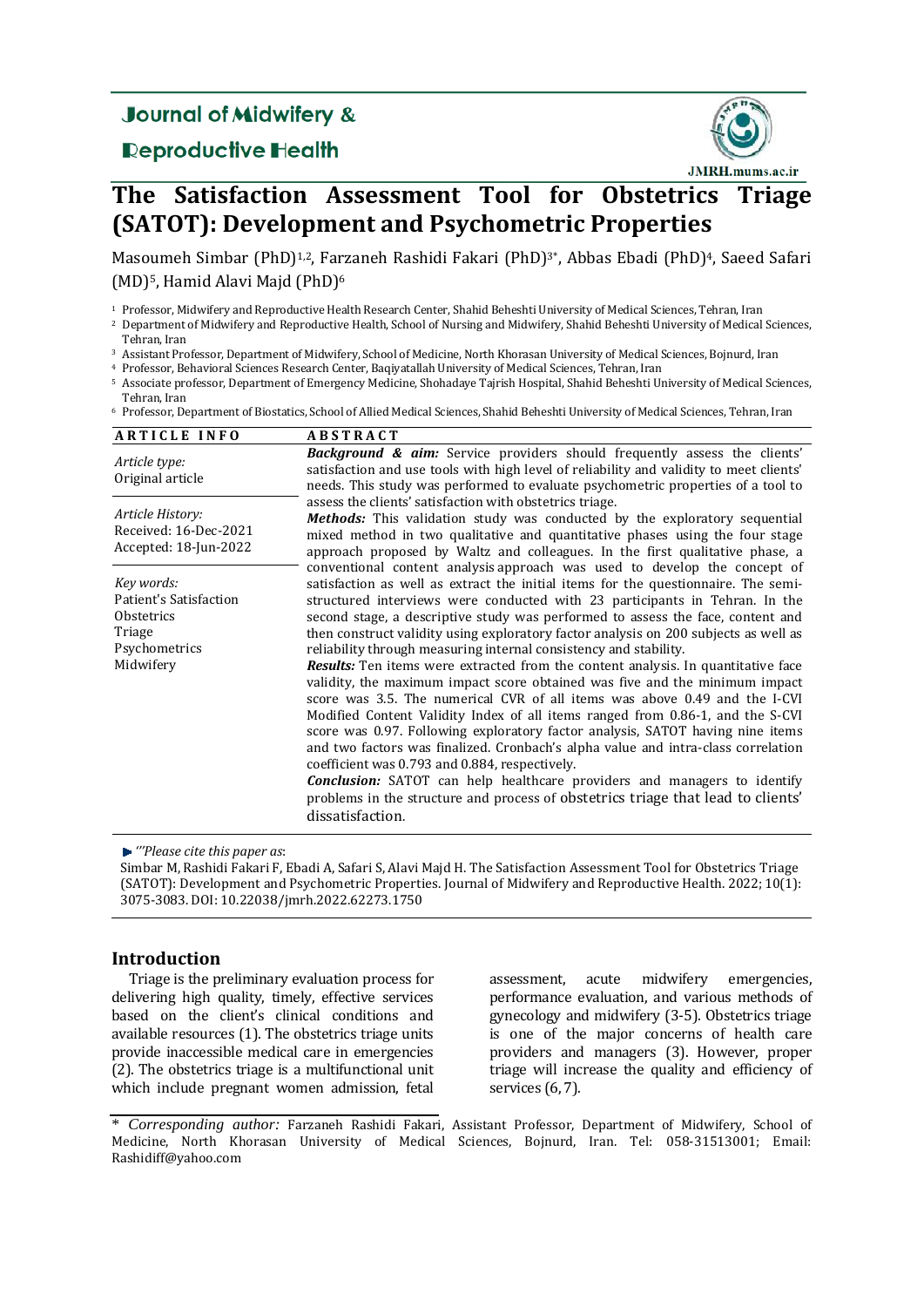The quality of services is one of the most important health priorities  $(8)$ . According to the Donabedian model, client's satisfaction is a consequence of quality of health services (9). Therefore, satisfaction with services is an important indicator of the quality of services (10). Quality is a multidimensional concept, and clients' satisfaction is an important dimension of the quality of health services (11). Clients' satisfaction is a set of experiences about health care system; it is essential to continuously assess satisfaction for planning of health services and facilities  $(12)$ . In recent vears, quality assessment of health services has been increasingly important for the patients, as it is the clients' right to evaluate the services provided (13). Therefore, service providers should regularly assess the clients' satisfaction and use high reliable and valid tools to meet clients' needs (10, 14). Evaluation of the organizational performance provides a base for improvement and correction of the procedures, increasing productivity and satisfaction. It also identifies efficient and effective activities and challenges (15).

Studies have shown that triage environment and the personnel's' behavior affect the clients' satisfaction with obstetrics triage (16-18). There is a limited information on the clients' satisfaction with obstetrics triage; one reason for the lack of such information may be the lack of a valid and reliable tool for assessment of the satisfaction with obstetrics triage. Therefore, this study was performed aimed to design and evaluate psychometric properties of a tool to assess the clients' satisfaction with obstetrics triage. 

### **Materials and Methods**

This validation study is a part of an exploratory sequential mixed study which was performed in two stages of qualitative (designing the concept of satisfaction with obstetrics triage) and quantitative (examining psychometric properties of the satisfaction assessment tool for obstetrics triage).

Designing the procedure: The four stage approach proposed by Waltz and colleagues  $(2010)$  was used to design the preliminary tool (19). 

**The First step**: In this step the concept and dimensions of satisfaction with obstetrics triage

were described. The inclusion criteria were the clients of obstetric triage services in teaching hospitals affiliated to the Shahid Beheshti University of Medical Sciences, obstetric triage personnel and key informants who had tendency to participate in the study.

In this stage, the semi-structured interviews were conducted with 23 participants including clients of obstetrics triage, triage personnel, emergency specialist, gynecologist, the officer in charge of the Department of Maternal Death, emergency department supervisor from different hospitals in various parts of Tehran.

Participants were selected with maximum diversity in terms of age, education, and field of the study. The interviews started with a general question: 'How was the obstetrics triage services? Then it continued with more specific questions: 'What do you think about the ways to improve the quality of obstetrics triage services? 'In your opinion, how is the status of obstetrics triage?'. The duration of each interview was 15-20 minutes. The interviews were continued until data saturation. Data were analyzed based on the steps described by Graneheim and Lundman (20). The interviews were recorded and transcribed immediately after each interview. All interviews were typed and then entered into the MAXQDA10 software. The transcripts of the interviews were coded by the researcher using an open coding system to extract the codes and categories. For this purpose, the texts of the interviews were first divided into meaning units, and then different codes were extracted and categorized based on their similarities and differences. 

Then, using the deductive approach, a comprehensive review was done by the use of the key terms of triage, obstetrics, midwifery triage, satisfaction, questionnaire, scale, index, and checklist in databases of PubMed, Proquest, Science Direct, Ovid, Google Scholar, Magiran, Iranmedex, Irandoc databases. Inclusion criteria were the related Persian or English articles, without time limit. Articles were then reviewed and the items related to the quality of obstetric triage were added to the preliminary item pool SATOT. The initial tool was prepared for evaluating of psychometric properties.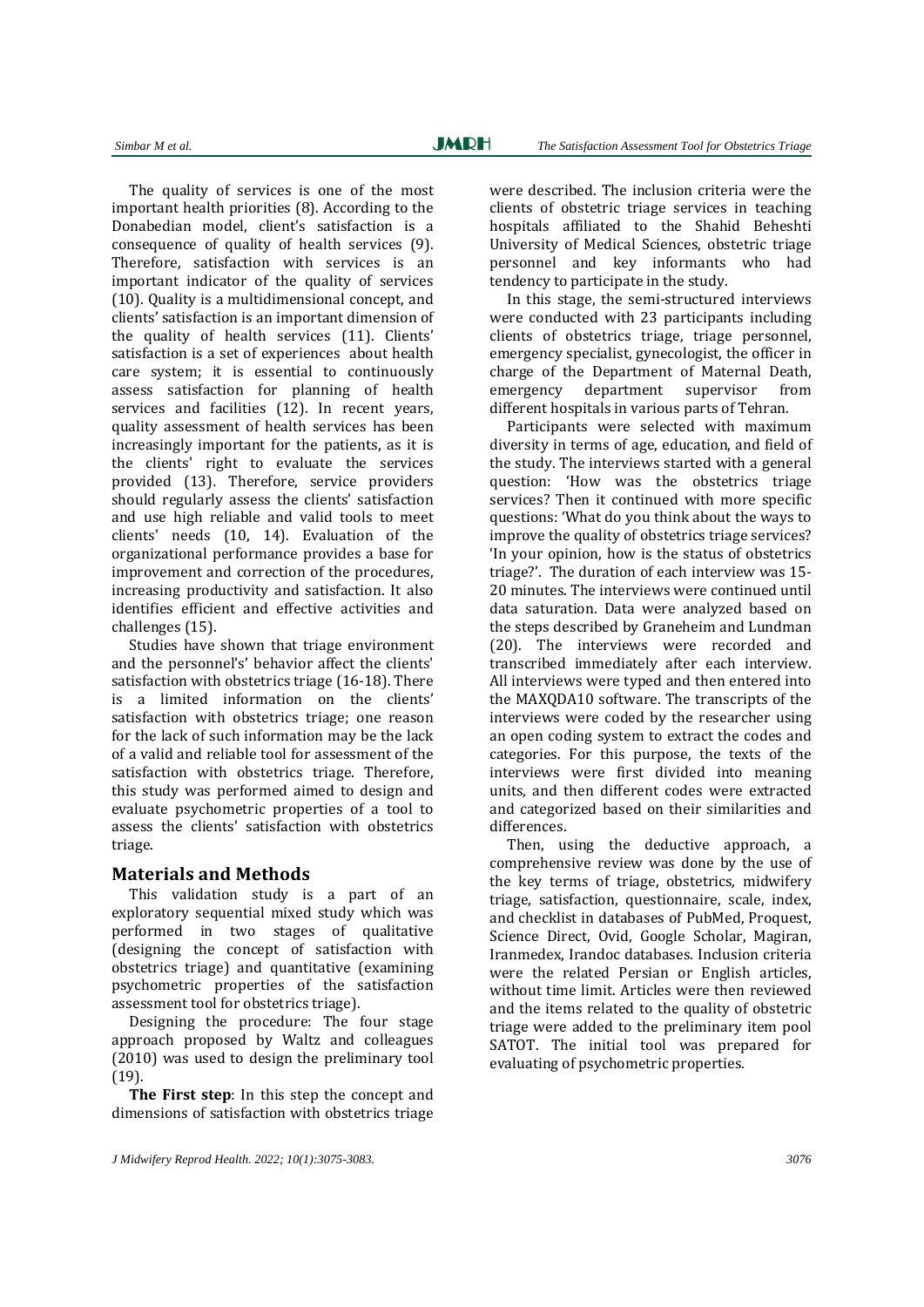Ī

**The second step:** In this step the objectives for designing obstetrics triage satisfaction tool were explicated.

**The third step:** In third step the initial map was designed.

**The fourth step***:* Finally, a measurement structure including items selection and scoring was created for the "Satisfaction Assessment Tool for Obstetrics Triage".

**In the first stage**: to describe different aspects of the concept of satisfaction with obstetrics triage, a conceptual model was used using inductive (data obtained from qualitative method) and deductive (data obtained from reviewing literature) approaches. After performing these steps, the designed tool was assessed regarding psychometric properties.

Assessment of psychometric properties: At this stage, face-, content-, and construct validity of SATOT (Satisfaction Assessment Tool for Obstetrics Triage) was assessed. Then, reliability of SATOT was evaluated by assessing the internal consistency and stability.

**Face validity assessment:** Face validity was assessed by qualitative and quantitative methods. In the qualitative face validity assessment, the items of the questionnaire were evaluated by ten women referring to the obstetrics triage regarding the items' difficulty level, appropriateness, and ambiguity. For quantitative face validity assessment, the items impact scores were measured. Ten participants were asked to rate the importance of each item by the five-point Likert scale. The item was recognized as suitable for subsequent analysis if the impact score was  $\geq$ 1.5 (21).

**Content validity assessment:** Qualitative and quantitative methods were used to determine the content validity of SATOT. In reviewing the qualitative content validity, the researcher asked emergency gynecologists, obstetricians, and midwives to comment on the items' clarity, simplicity, grammar use, appropriate words, placement and scoring (21). To calculate the content validity ratio (CVR), 15 experts in emergency medicine, gynecology, reproductive health and midwifery were asked to rank each item based on the three-point scale, "necessary", "useful but not necessary", and "not necessary" to check the necessity of the item. The items with CVR values above  $0.49$  were

retained based on the Lawshe table for 15 evaluators (22).

For investigating the content validity index, the relationship of the items to the purpose of the research was evaluated. To determine this index, 15 experts (emergency medicine, gynecology, reproductive health, midwifery) were asked to examine the relevance and adequacy of the items based on the four-point Likert scale. In this study, two indices, Item Content Validity Index (I-CVI) and Scale Content Validity Index (S-CVI) were calculated. The I-CVI represents the ratio of agreement on the relevance of each item. It is obtained by dividing the number of experts who rated the relevance or appropriateness of item 3 or 4 divided by the total number of experts. The index validity score above 0.79 is appropriate, 0.7-0.79 is questionable and needs to be revised and a score below 0.7 is unacceptable and should be deleted. The S-CVI acceptance criterion is 0.9 as the highest criterion and  $0.8$  as the lower content acceptance threshold (19).

**Constract validity assessment:** Exploratory factor analysis was used to determine the construct validity of the tool. In this study, regarding to 10 items, 200 questionnaires were completed by the individuals referring to the obstetrics triage  $(23)$ . The convenience method was used for sampling.

Inclusion criteria were all clients referring to the obstetrics triage at Shahid Beheshti University of Medical Sciences teaching hospitals in Tehran.

The questionnaires were completed by those referring to the obstetrics triage of hospitals in north, south, east, and west areas affiliated to Shahid Beheshti University of Medical Sciences (the hospitals of Taleghani, Mahdyieh, Emam Hossein, Loqman, and Shohadaye Tajrish). The Kaiser-Meyer-Olkin (KMO) (24) test was used to determine the adequacy of the sample. The latent factors were extracted using maximum likelihood analysis and Promax rotation assuming the independence of the factors. In this model, two factors with eigenvalues higher than one were extracted. The minimum factor loading required for retaining each item was 0.4.

**Reliability Assessment:** Reliability of SATOT was evaluated by assessing the internal consistency and stability. The internal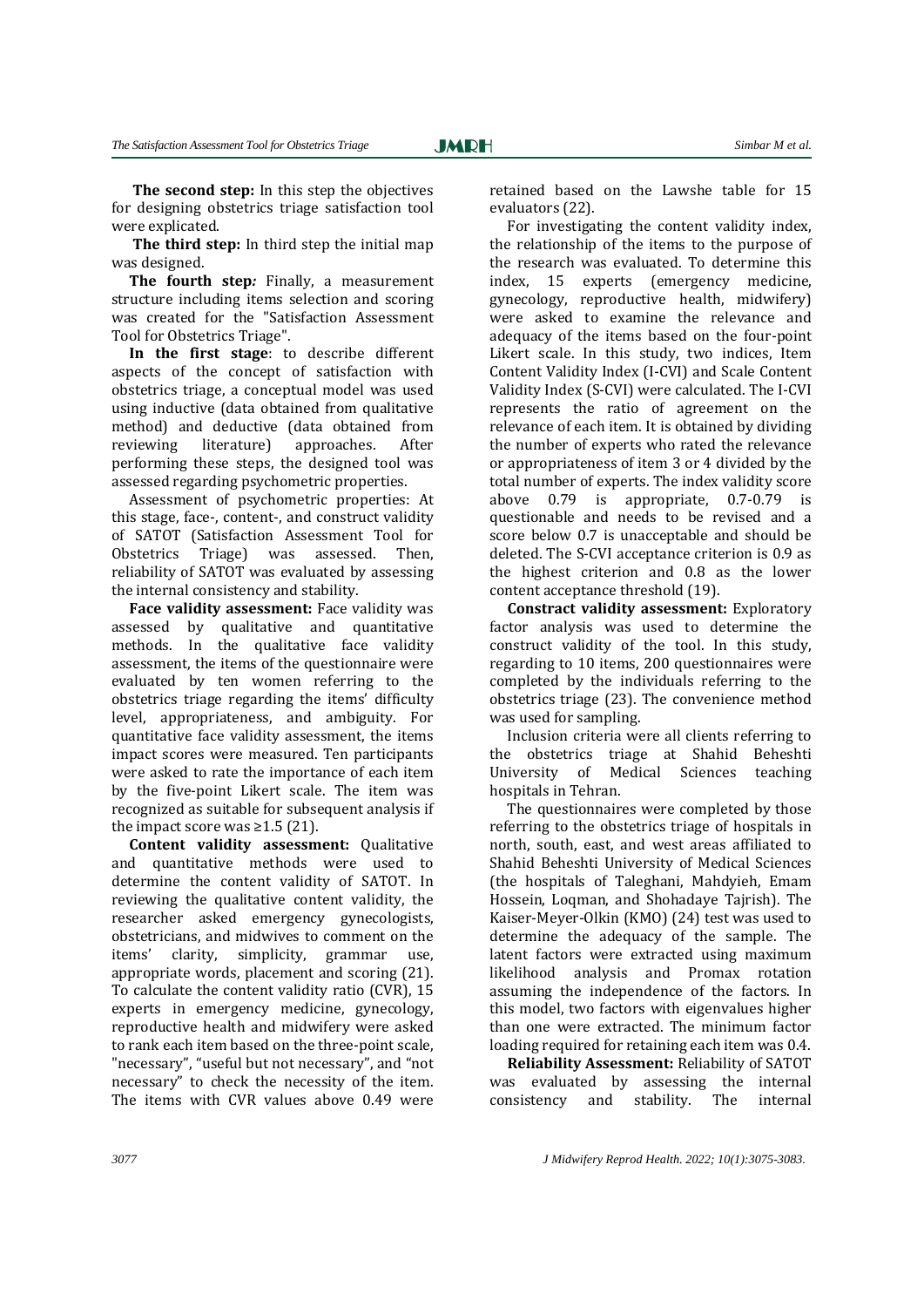consistency was evaluated by measuring Cronbach's alpha coefficient) 30 clients of obstetrics triage services). Alpha coefficient above 0.7 was considered acceptable (25). Stability of the questionnaire was assessed using test retest method and calculating intra-cluster correlation coefficient (ICC). The questionnaire was completed by 15 clients of obstetrics triage in two stages with two weeks' interval and then the scores obtained in two stages were used to calculate ICC. The optimal stability of the tool was considered ICC  $\geq$  0.7 (26).

The interpretability floor and ceiling effects were assessed. A ceiling effect occurs when a high proportion of subjects in a study have maximum scores on the observed variable. This discriminates the subjects among the top end of the scale impossible, and the floor effect arises when a high proportion of subjects select the responses on the lower limit. The index should be less than 20% to include all criteria and show changes over time. In this study, the ceiling and floor effects were calculated for the total score of the questionnaire and the scores of all subscales as a percentage to evaluate the scale discrimination and response distribution (27).

Data were analyzed using SPSS software (version 24). P<0.05 was considered statistically significant. 

Ethical approval was obtained from the Ethics Committee, Faculty of Pharmacy and Nursing Midwifery, Shahid Beheshti University (ID: IR.SBMU.PHARMACY.REC.1399.067). Informed written consent was obtained from all participants. They were assured that their personal information would be kept confidential and they can leave the study whenever they wished**.**

### **Results**

Primary questionnaire were designed in the following 4 steps of Waltz  $(19)$ .

**The first step**: Using the results of a qualitative study, the concept of satisfaction with obstetrics triage and its dimensions were explained. The initial items extracted from the qualitative interview included: satisfaction with the triage personnel, providing the necessary explanations by the personnel, the triage personnel's behavior, existing tools and equipment, availability of tools and facilities, and physical structure.

**The second Step:** The theoretical definition of satisfaction was "Satisfaction with obstetrics triage which is a multidimensional concept and involves satisfaction with structure and process".

**The third step:** The initial map was composed of the items resulting from a qualitative study. Then, with an extensive review of the literature, the items related to satisfaction with obstetric triage that did not exist in the qualitative stage were added to the primary tool. Thus, the initial map of the tool was designed.

Based on the findings of a qualitative study and review of literature and similar tools, 10 items were extracted. The items were placed as follows: Process of Satisfaction (5 items), Structure of Satisfaction (5 Items). Each item was scored by a five-point Likert scale (very unsatisfied, unsatisfied, neutral, satisfied, and very satisfied). The primary instrument was psychometric Properties. 

**The fourth step:** A 5‐point Likert scale (scored 1 to 5) with responses of very unsatisfied, unsatisfied, neutral, satisfied, and very satisfied was formed. Therefore, the total scores for the ten items ranged 10 to 50. The scores of items were summed up for calculation of total scores and then calculated scores were converted to  $0$  to 100. The following conversion formula was used to convert the scores of the sub-scales and the entire questionnaire to a score of 0 to 100. Adjusted score = (The raw score obtained-minimum possible score/maximum possible-minimum possible score) ×100.Higher scores shows more clients' satisfaction with the triage services.

### **Psychometric Properties**

Face validity: An item was modified (grammatically) in the investigation of qualitative face validity according to the opinion of 10 client's referring to the obstetrics triage. In determining quantitative face validity, the maximum impact of the item was obtained as five and the minimum impact score was 3.5, and no item was eliminated at this stage.

**Content validity:** There were no revisions in the investigation of the qualitative content validity. Ouantitative content validity assessment showed CVR above 0.49 for all items. The modified content validity index  $(K^*)$  I-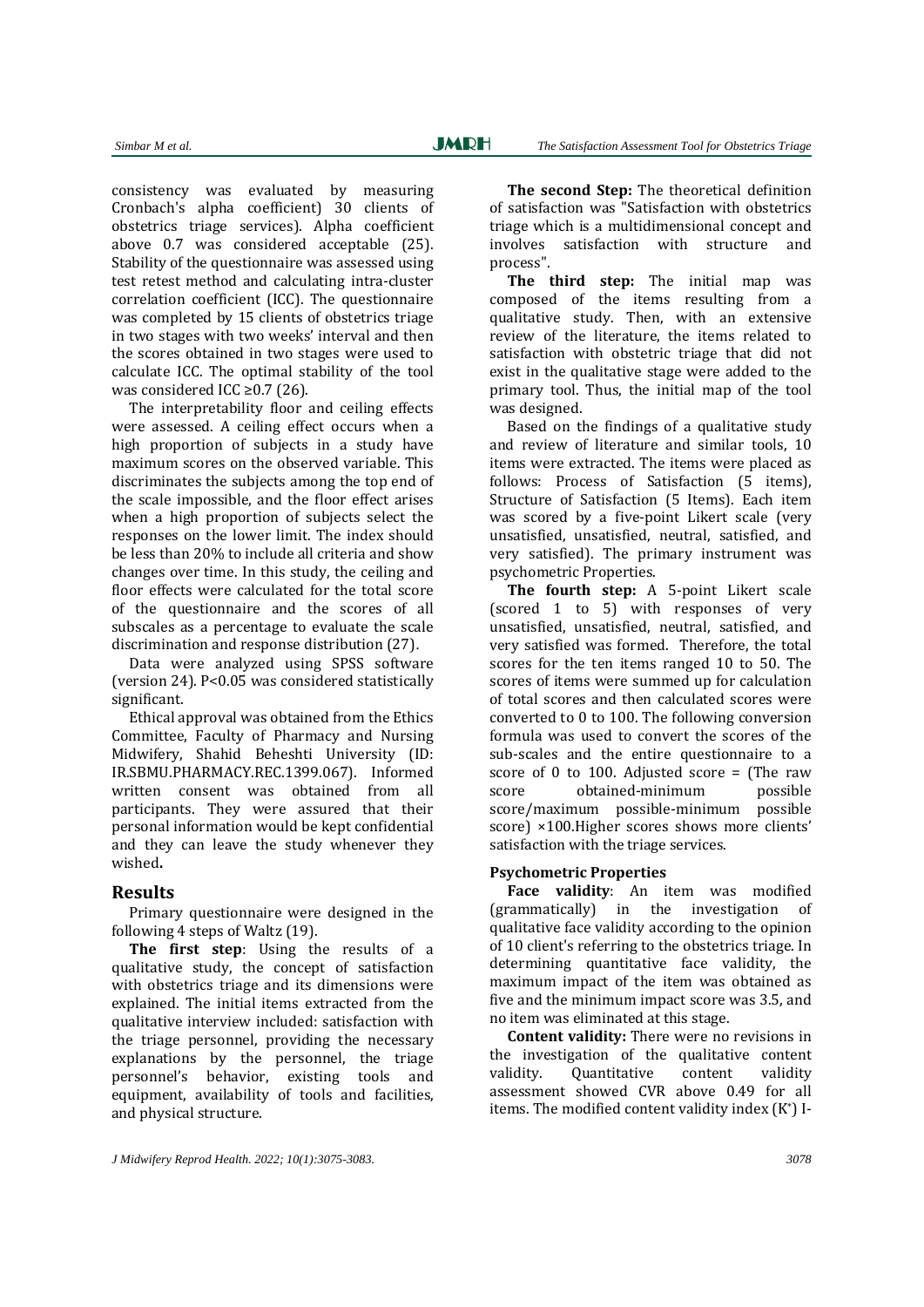Ī

CVI for all items ranged 0.86 to 1, and the S-CVI score was calculated as 0.97.

**Structural validity:** Adequacy of sample size shown by KMO test was 0.89 that was at the acceptable level, and Bartlett test was statistically significant  $(p \le 0.0001)$ .

*Construct validity:* Using exploratory factor analysis with Promax rotation showed two factors. The eigenvalues of the two extracted factors were 5.30 and 1.03, respectively. The

two extracted factors account for about 63.40% of the total variance of the variables of SATOT. Thus, after performing factor analysis once, the items were assigned to the factor that had the highest factor loadings. Also, an item with a factor loading less than 0.4 was eliminated  $(Table 1)$ .

Figure 1 showed the scree plot diagrams explaining the components of the obstetrics triage satisfaction questionnaire.

Table 1. Eigenvalues and Explained Variance of Obstetrics Triage Satisfaction Questionnaire

| Factor         | <b>Initial Eigenvalues</b> |                               | Sum of squares of factor loadings<br>before the epoch |              |                               | Sum of squares of factor loadings<br>after the epoch |       |                               |                                 |
|----------------|----------------------------|-------------------------------|-------------------------------------------------------|--------------|-------------------------------|------------------------------------------------------|-------|-------------------------------|---------------------------------|
|                | Total                      | <b>Variance</b><br>percentage | <b>Cumulative</b><br>percentage                       | <b>Total</b> | <b>Variance</b><br>percentage | <b>Cumulative</b>                                    | Total | <b>Variance</b><br>percentage | <b>Cumulative</b><br>percentage |
|                | 5.304                      | 53.04                         | 53.04                                                 | 2.30         | 53.04                         | 53.04                                                | 32.28 | 32.88                         | 3.288                           |
| 2              | 1.03                       | 10.35                         | 63.40                                                 | 1.03         | 10.35                         | 63.40                                                | 63.40 | 30.51                         | 3.05                            |
| 3              | 0.805                      | 8.05                          | 71.45                                                 |              |                               |                                                      |       |                               |                                 |
| 4              | 0.666                      | 6.66                          | 78.11                                                 |              |                               |                                                      |       |                               |                                 |
| $\overline{5}$ | 0.605                      | 6.05                          | 84.16                                                 |              |                               |                                                      |       |                               |                                 |
| 6              | 0.931                      | 3.90                          | 88.07                                                 |              |                               |                                                      |       |                               |                                 |
| 7              | 0.357                      | 3.57                          | 91.64                                                 |              |                               |                                                      |       |                               |                                 |
| 8              | 0.340                      | 3.40                          | 95.05                                                 |              |                               |                                                      |       |                               |                                 |
| 9              | 0.275                      | 2.75                          | 97.80                                                 |              |                               |                                                      |       |                               |                                 |
| 10             | 0.220                      | 2.19                          | 100.0                                                 |              |                               |                                                      |       |                               |                                 |





Table 2 illustrated the two factors extracted from factor analysis using the Promax rotation and the factor loadings of the items.

**Internal consistency**: Cronbach's alpha for the whole tool was 0.793, and Cronbach's alpha coefficient in case of omitting items was obtained (Table 2).

*3079 J Midwifery Reprod Health. 2022; 10(1):3075-3083.*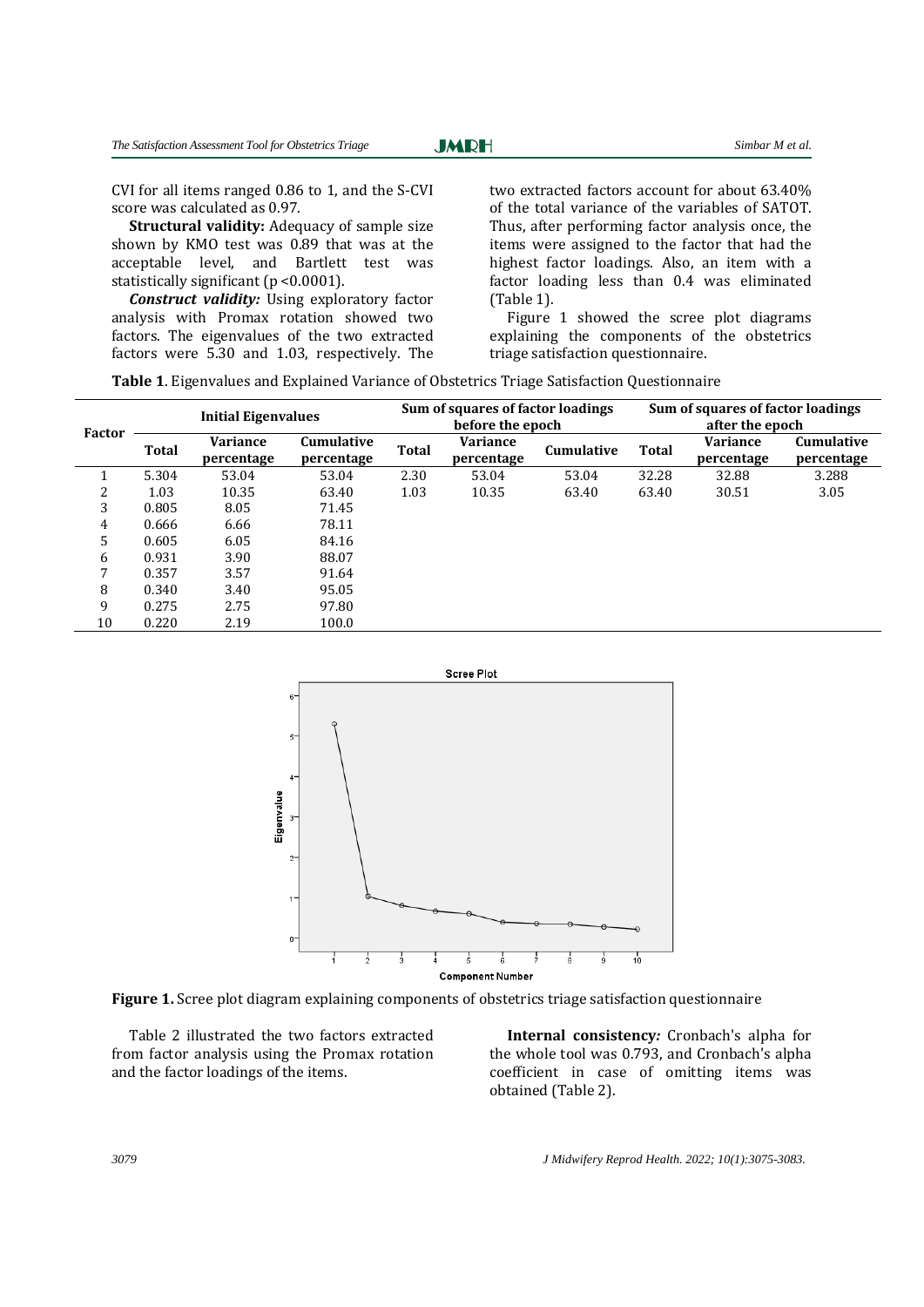**JMRH** 

**Table 2.** Cronbach's alpha coefficient of each of the terms "obstetrics triage satisfaction" questionnaire

| Item                                                                | Cronbach's alpha coefficient<br>in case of omitting items |
|---------------------------------------------------------------------|-----------------------------------------------------------|
| Received explanation from triage personnel                          | 0.748                                                     |
| Available facilities                                                | 0.756                                                     |
| Physical space                                                      | 0.757                                                     |
| Triage costs                                                        | 0.760                                                     |
| Waiting time                                                        | 0.748                                                     |
| Total satisfaction with obstetrics triage                           | 0.754                                                     |
| Talking to the triage personnel about the client's anxiety and fear | 0.737                                                     |
| Consultation with the client in making decisions about her care     | 0.741                                                     |
| Simplicity and clarity of description of the triage personnel       | 0.760                                                     |

**Stability**: The intra-cluster correlation coefficients for the whole tool and the two subscales of process and structure were 0.884, 0.823, and 0.846, respectively.

Finally, the first factor with four items and the second factor with five items were determined. Subsequently, each of the factors was named based on their items of process and structure satisfaction, which was consistent with the findings of the qualitative section (Table 3).

**Table 3**. Factors extracted from factor analysis using PROMAX rotation and factor loadings of items

| <b>Items</b>                                                        | <b>Factor loadings</b> |       | Naming of each |
|---------------------------------------------------------------------|------------------------|-------|----------------|
|                                                                     |                        | י     | factor         |
| Talking to the triage personnel about the client's anxiety and fear | 0.837                  |       |                |
| Consultation with the client in making decisions about her care     | 0.836                  |       | <b>Process</b> |
| Simplicity and clarity of triage personnel's explanations           | 0.784                  |       | Satisfaction   |
| Getting a description of triage personnel                           | 0.645                  |       |                |
| Physical space                                                      |                        | 0.791 |                |
| Triage costs                                                        |                        | 0.701 | Structure      |
| Waiting time                                                        |                        | 0.690 | Satisfaction   |
| Available facilities                                                |                        | 0.654 |                |
| Overall satisfaction with obstetrics triage                         |                        | 0.637 |                |
| Treatment of triage personnel                                       | 0.276                  | 0.269 | Eliminated     |

The ceiling effect of the tool was  $5%$  and the floor effect was  $0.5\%$ . The ceiling effect and floor effect for the whole tool as well as the individual tool areas were listed in Table 4.

**Table 4**. Ceiling effect and floor effect for the whole tool and the tool areas

| Factor                    | <b>Frequency of</b><br>minimum score | Floor effect (%) | <b>Frequency of</b><br>maximum score | Ceiling effect (%) |
|---------------------------|--------------------------------------|------------------|--------------------------------------|--------------------|
| Process of satisfaction   |                                      | 3.5              | ں ک                                  | 11.5               |
| Structure of satisfaction |                                      | Ս.Ե              |                                      | 10.5               |
| <b>Total</b>              |                                      |                  |                                      |                    |

To facilitate responsiveness in this study, precise item analysis and factor analysis were performed to prevent tool prolongation. Also, no items were unanswered.

The items of the SATOT scored by the fivepoint Likert scale of very unsatisfied, unsatisfied  $(2)$ , neutral, satisfied, and very satisfied, which were scored from  $1$  to  $5$ , respectively. The SATOT score converted to percent using the

formula  $\frac{Score - mtn}{Mmn - Mtn} \times 100$ . The higher scores

demonstrate more satisfaction.

### **Discussion**

This study presented a reliable and valid tool for assessment of satisfaction with obstetrics triage for the first time in Iran and the world. The questionnaire consists of two subscales of structure and process. Obstetrics triage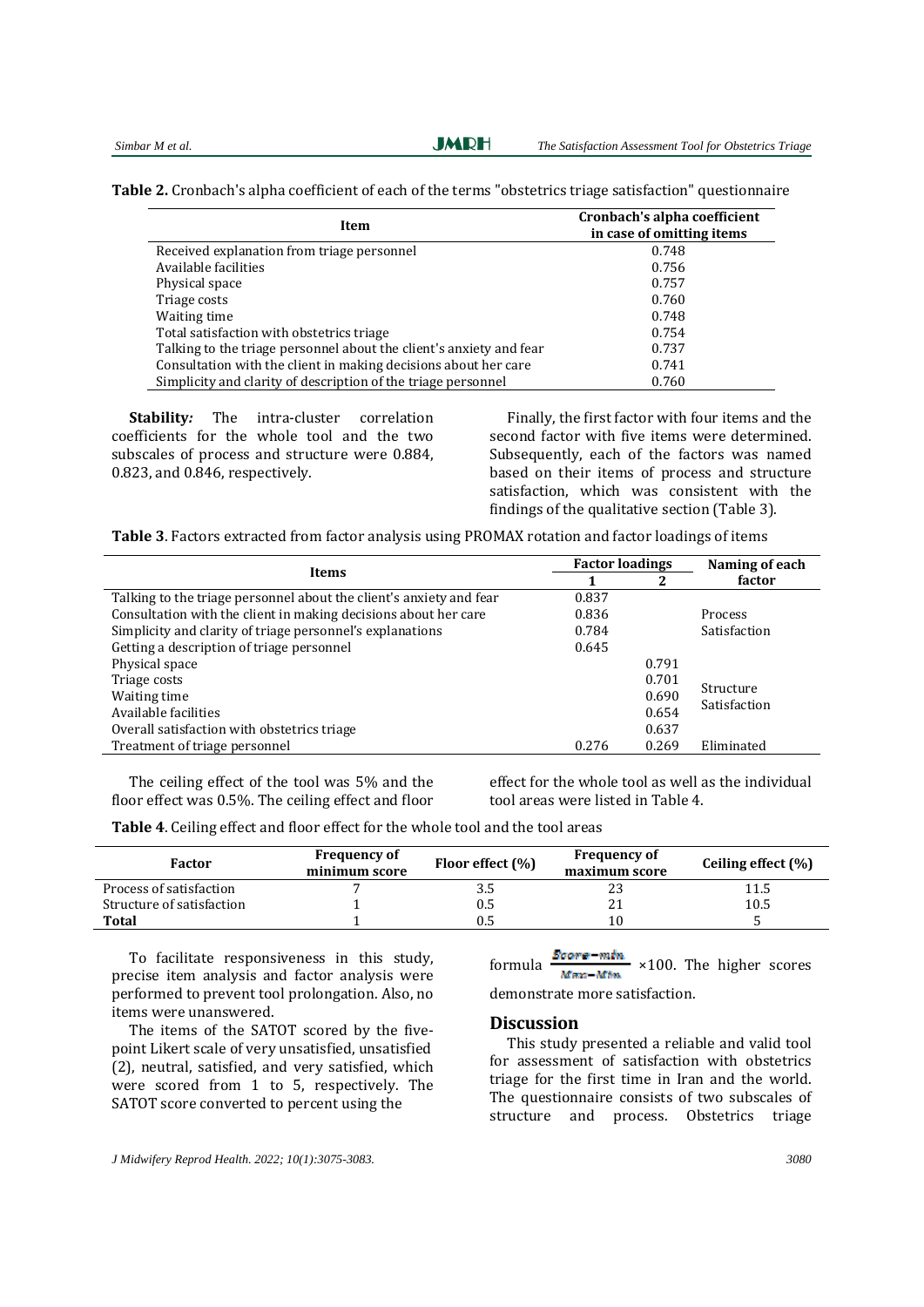**JMRH** 

Ī

satisfaction is defined as the clients' understanding from the concept of satisfaction with the structure, space, and activities of the triage services, and how they are performed based on the guidelines. Since satisfaction from services is an important indicator in evaluating the quality of services  $(9, 18, 28)$  and obstetrics triage is one of the major concerns of hospitals and the health system, it is essential to develop a valid and reliable obstetrics triage satisfaction tool to identify the causes of clients' dissatisfaction and specify the needs for appropriate planning and therefore improve their satisfaction and the quality of services (18).

Although it is critical to measure triage satisfaction, the main criticism is that many of the tools used to measure patient's satisfaction are not valid and reliable (standard), while the instrument must have sufficient power to determine the results (29).

In the present study, the satisfaction with the process was less than the satisfaction with the structure. This finding indicates that the process of service delivery is more important for the clients than the structure and physical space of service delivery. According to the Donabedian model, the path to assess the quality of care starts with the structure (having the right objects and supplies), then moving on to the process (doing the right things) and eventually ending in the outcome (doing the right thing and satisfaction)  $(30)$ . Assuming the provision of the minimum appropriate structure, the process is an essential element in quality assurance (9). Continuous attention to the process can achieve the desired results even if the causal relationship between care delivery processes and their end-results is not consistent (31).

In the process satisfaction dimension, the highest factor loading is related to talking with triage personal about the client's anxiety and fear. The results of studies have shown that two important elements in the patient-centered relationship are drawing out and responding to the patient's real fears and concerns. Removing all patient's concerns in the first referral is as easy as this question: "Is there anything else you're worried about?" Although the pressures of lack of time are real, service providers, even if they have enough time, often ignore paying attention to the fears and worries of clients (32).

In the structure satisfaction dimension, the highest factor loading is on the physical space. The results of studies have shown that physical environment and space are important factors in satisfaction with triage and a proper and appropriate triage system and orderly and comfortable space can enhance satisfaction (33).

Since no studies have been conducted to design and psychometrically evaluate tools for obstetrics triage satisfaction, the findings of this study are compared with those of similar tools. McKinley et al. (34) designed a tool for assessment of patients' satisfaction with receiving out of hours primary care. The tool consists of 32 items (20 are related to teleconsultation), and 6 subscales (Satisfaction with communication and management, physician attitudes, waiting time, continuity of care, access to out-of-hours care, and telephone counseling). Its nonresponse was  $96.5\%$  with 61% variance. The internal consistency of several subscales is less than  $0.7$   $(34)$ .

Garratt et al. (35) designed a tool to measure patients' experiences for out-of-hours primary care. The tool consists of 24 items (10 are related to teleconsultation), and 4 subscales (medical services, call contact and organization, nursing services, and unanswered questions). Its nonresponse rate was  $96.5\%$  with  $79\%$ variance. Internal consistency was higher than 0.80 (35). Moll van Charante et al. (36) designed a tool to assess patients' satisfaction with out-ofhours primary health care. The tool consists of 66 items (14 are related to teleconsultation), and 3 subscales. The construct validity was assessed by PCA and the percentage of variance for each factor was 77.72 and 89%, respectively. Its response rate for teleconsultation was 36-57% and internal consistency was above 0.70 for all factors. Content and face validity information was not mentioned (36).

Compared to existing tools, SATOT tool not only examines satisfaction with the way tasks are handled and the client is treated during the triage process (satisfaction with the process), but also examines satisfaction with the physical structure, space, and equipment of the obstetrics triage, while other tools focus only on the service delivery process. On the other hand, SATOT tool is very short compared to the size of other tools.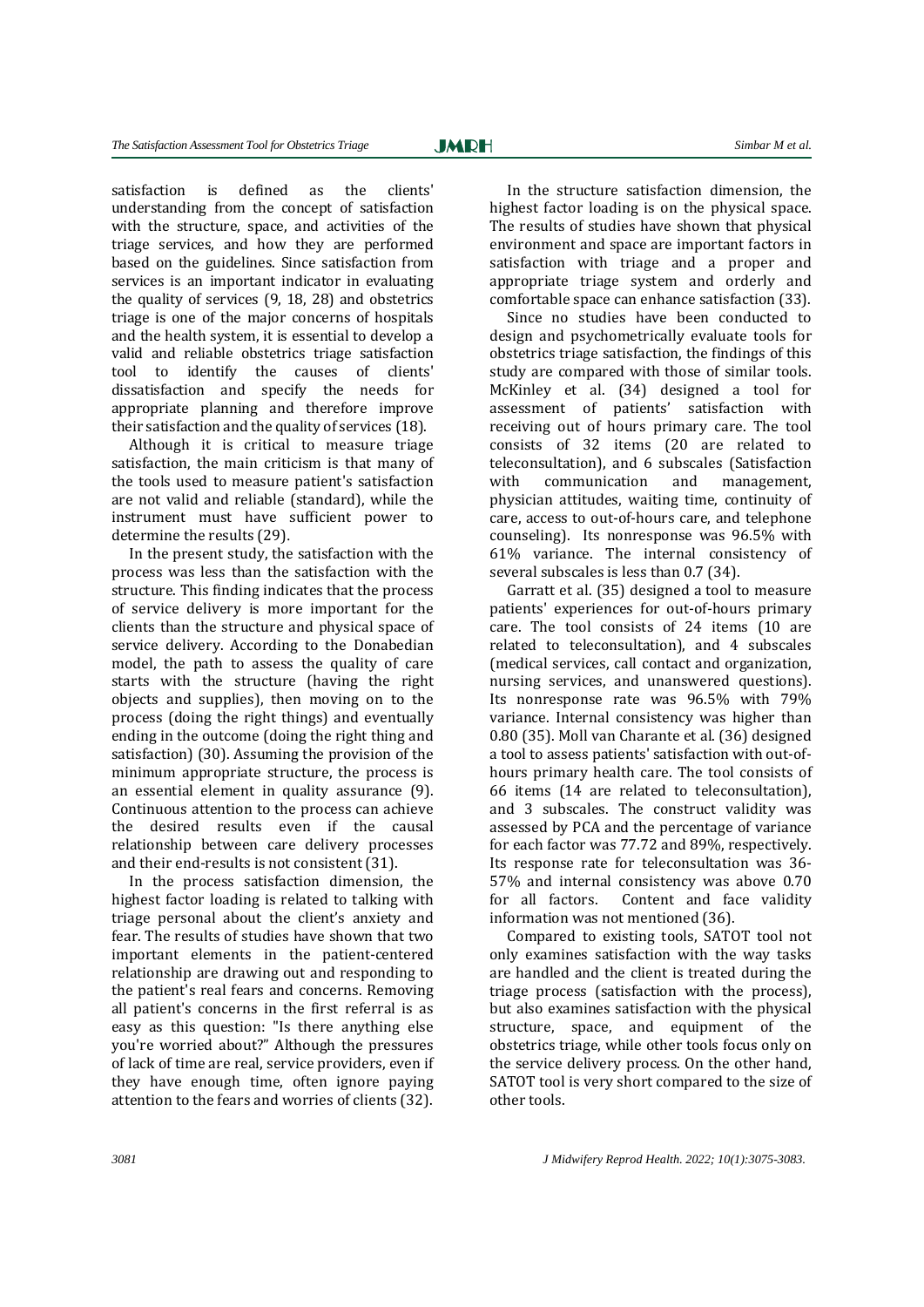The questionnaire used in the present study can be considered as a new questionnaire in Iran and the world. One of the strengths of this questionnaire is that its main constructs have been extracted and identified after defining the concept of satisfaction with obstetrics triage through a qualitative content analysis approach. One of the limitations of the present study is the lack of convergent validity due to the lack of similar tools in this field.

### **Conclusion**

SATOT is a valid and reliable and easy-to-use questionnaire to assess clients' satisfaction with obstetrics triage. The questionnaire consists of nine items with two dimensions (process and structure of satisfaction) and measures by the five-point Likert scale. This questionnaire may help triage personnel and managers to identify the problems and challenges in the structure and process of obstetrics triage that lead to dissatisfaction and inappropriate outcomes and may help them to take appropriate actions.

### **Acknowledgements**

The authors appreciate the cooperation and assistance of the officials of Taleghani, Mahdyieh, Emam Hossein, Logman, and Shohadaye Tajrish Educational Hospital. We are greatly thankful to the partipants of the study.

### **Conflicts of interest**

Authors declared no conflicts of interest.

### **References**

- 1. Grossman VG. Quick reference to triage: Lippincott Williams & Wilkins; , Philadelphia 2003.
- 2. Matteson KA, Weitzen SH, Lafontaine D, Phipps MG. Accessing care: use of a specialized women's emergency care facility for nonemergent problems. Journal of Women's Health. 2008; 17(2): 269‐277.
- 3. Angelini DJ, Stevens E, MacDonald A, Wiener S, Wieczorek B. Obstetric triage: models and trends in resident education by midwives. Journal of Midwifery & Women's Health. 2009; 54(4): 294-300.
- 4. Rashidi Fakari F, Simbar M, Rousta R, Rashidi Fakari F, Mosaheb A, Saei Ghare Naz M, et al. Mean waiting time in obstetric triage. The Iranian Journal of Obstetrics, Gynecology and Infertility. 2019; 22(10): 35-41.
- 5. Zocco J, Williams MJ, Longobucco DB, Bernstein B. A systems analysis of obstetric triage. The Journal

*J Midwifery Reprod Health. 2022; 10(1):3075-3083. 3082* 

of perinatal & neonatal nursing.  $2007$ ;  $21(4)$ : 315-322. 

- 6. Rashidi‐Fakari F, Simbar M, Safari S, Zadeh‐ Modares S, Alavi-Majd H. The Quality of the Maternity Triage Process: a Qualitative Study. Journal Advanced Journal of Emergency Medicine. 2020; 4(1): e6.
- 7. Wuerz RC, Travers D, Gilboy N, Eitel DR, Rosenau A, Yazhari M. Implementation and refinement of the emergency severity index. Academic Emergency Medicine. 2001; 8(2): 170-176.
- 8. World Health Organization. Consultation on improving measurement of the quality of maternal, newborn and child care in health facilities. Geneva: World Health Organization: 2014. Available  $@$  http:/ /apps .who.i nt/iris /bitstream/10665/128206/1/9789241507417\_e ng.pdf. Accessed 10 Feb 2017.
- 9. Perides M. An Introduction to Quality Assurance in Health Care. journal of The International Society for Quality in Health Care. 2003; 15(4): 357‐358. doi: 10.1093/intqhc/mzg052
- 10. Wen J, Schulman KA. Can team-based care improve patient satisfaction? A systematic review of randomized controlled trials. PloS one. 2014; 9(7): e100603.
- 11. Turner PD, Polgimh, S. Beyond patient satisfaction. Journal of Health Care Marketing. 1995; 15(3): 45.
- 12. Dibaei A, Saadati N, Zadeh M. Patients Satisfaction with the Medical Services of the Emergency Department during holidays: A Survey in three main Hospitals Affiliated to Ahvaz Jundishapur University of Medical Sciences. 2015; 8(2): 1187-1194.
- 13. Bailey ED, Sweeney T. Considerations In Establishing Emergency Medical Services Response Time Goals. Journal Prehospital Emergency Care. 2003; 7(3): 397-399.
- 14. Garratt AM, Danielsen K, Hunskaar S. Patient satisfaction questionnaires for primary care outof-hours services: a systematic review. British Journal of General Practice. 2007; 57(542): 741-747.
- 15. Changaee F, Simbar M, Irajpour A, Akbari S. Strategies to improve quality of childbirth care. yafte. 2015; 16 (3): 22-33. Available at: http://y afte.lums.ac.ir/article‐1‐1739‐en.html
- 16. Evans MK, Watts N, Gratton R. Women's satisfaction with obstetric triage services. Journal of Obstetric, Gynecologic & Neonatal Nursing. 2015; 44(6): 693-700.
- 17. Mehta PK, Carter T, Vinoya C, Kangovi S, Srinivas SK. Understanding high utilization of unscheduled care in pregnant women of low socioeconomic status. Women's Health Issues. 2017; 27(4): 441-448.